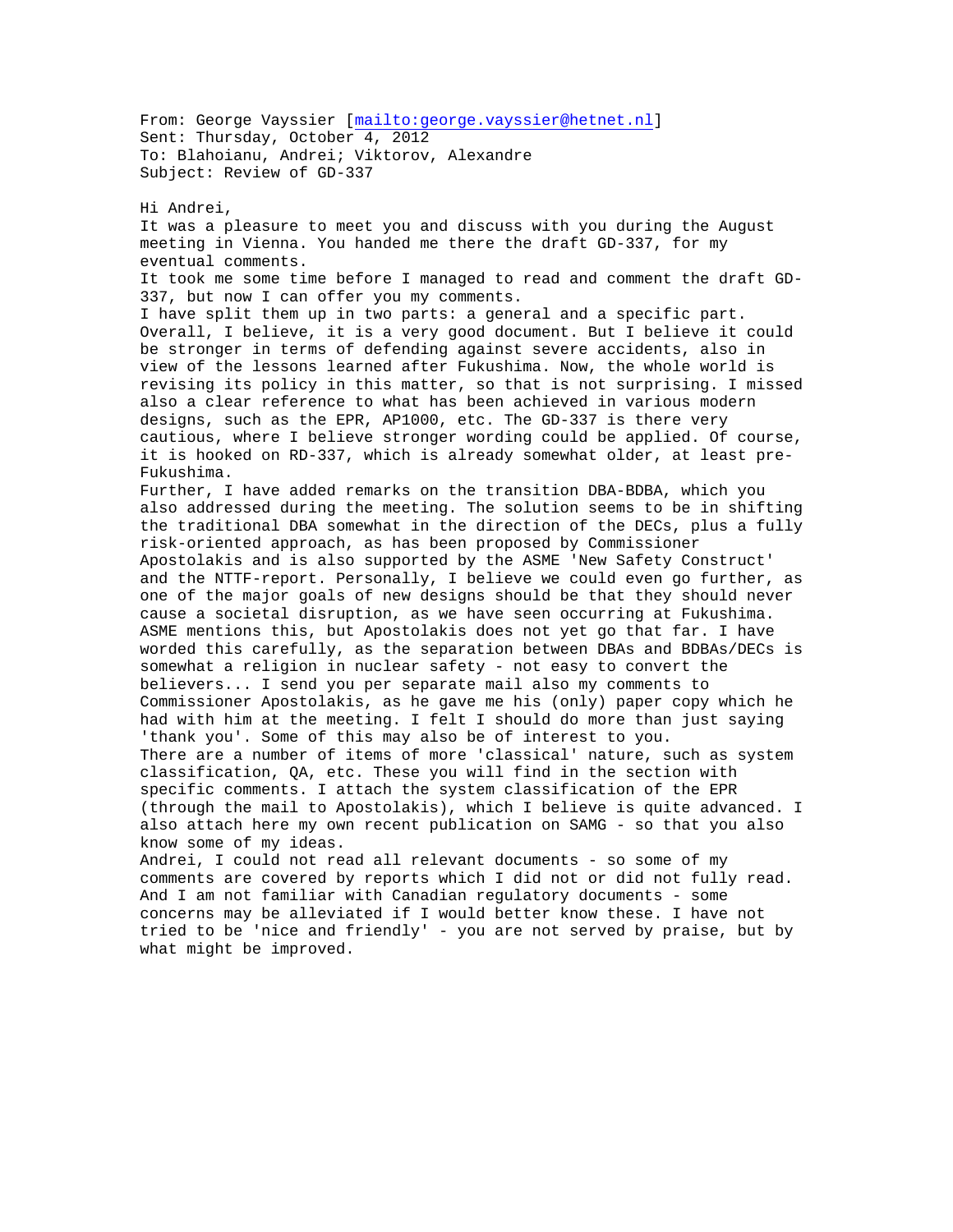I hope you will have some use of my observations. Will be pleased to discuss them with you or your staff at an upcoming possibility (e.g. the SAMG assessment which I plan with Alex). With my best regards, George PS. A copy to Alex, as he is my main contact with the CNSC.

## **Comments on the CNSC draft GD-337**, **'Guidance for the Design of New Nuclear Power Plants**' Author: George Vayssier, NSC Netherlands

Date: 3 October 2012

## **1. Overall comments.**

1.1. The draft is a comprehensive guidance to meet the requirements of RD-337 and, as such, a useful guide for users who wish to apply RD-337. It is good to see that there are ample references to IAEA documents, which includes that further experience is obtained in applying IAEA standards which will, in turn, also benefit the IAEA and, thereby, the international nuclear safety community. Some questions here, however, remain (see below). 1.2. In a number of cases reference is made to other documents, e.g. the IAEA documents, as mentioned. It is not clear whether these documents are *endorsed* by the CNSC, i.e. if the applicant refers to these in his application, his application will be approved. The Preface speaks about 'adoption of principles set forth in SSR 2/1', which is not identical as endorsing SSR 2/1, after adaptation to the national Canadian requirements.

In addition, if reference is made to a Safety Guide, it should be realised that automatically the underlying requirements are included, as the Safety Guide only describes one method to meet the requirements. From the text in GD-337 it is not clear whether this indeed is meant, as sometimes a Safety Guide is mentioned, followed separately and only later by the Safety Requirements (e.g. sec. 5, GS-G-3.5, followed later by GS-R-3).

It should be noted that IAEA documents often refer to national criteria, e.g. acceptance criteria for design extension conditions (DECs) and, hence, a reference to such documents should include identification and quantification of such statements (in this case, acceptance criteria are not defined, but safety goals instead; the difference being acceptance criteria being mandatory, whereas safety goals are targets, values that should be reached, if possible). Note: the IAEA definition of acceptance criteria is not useful, as it contains a loop (it requires understanding of another term, the definition of which depends again on understanding the meaning of 'acceptance criteria').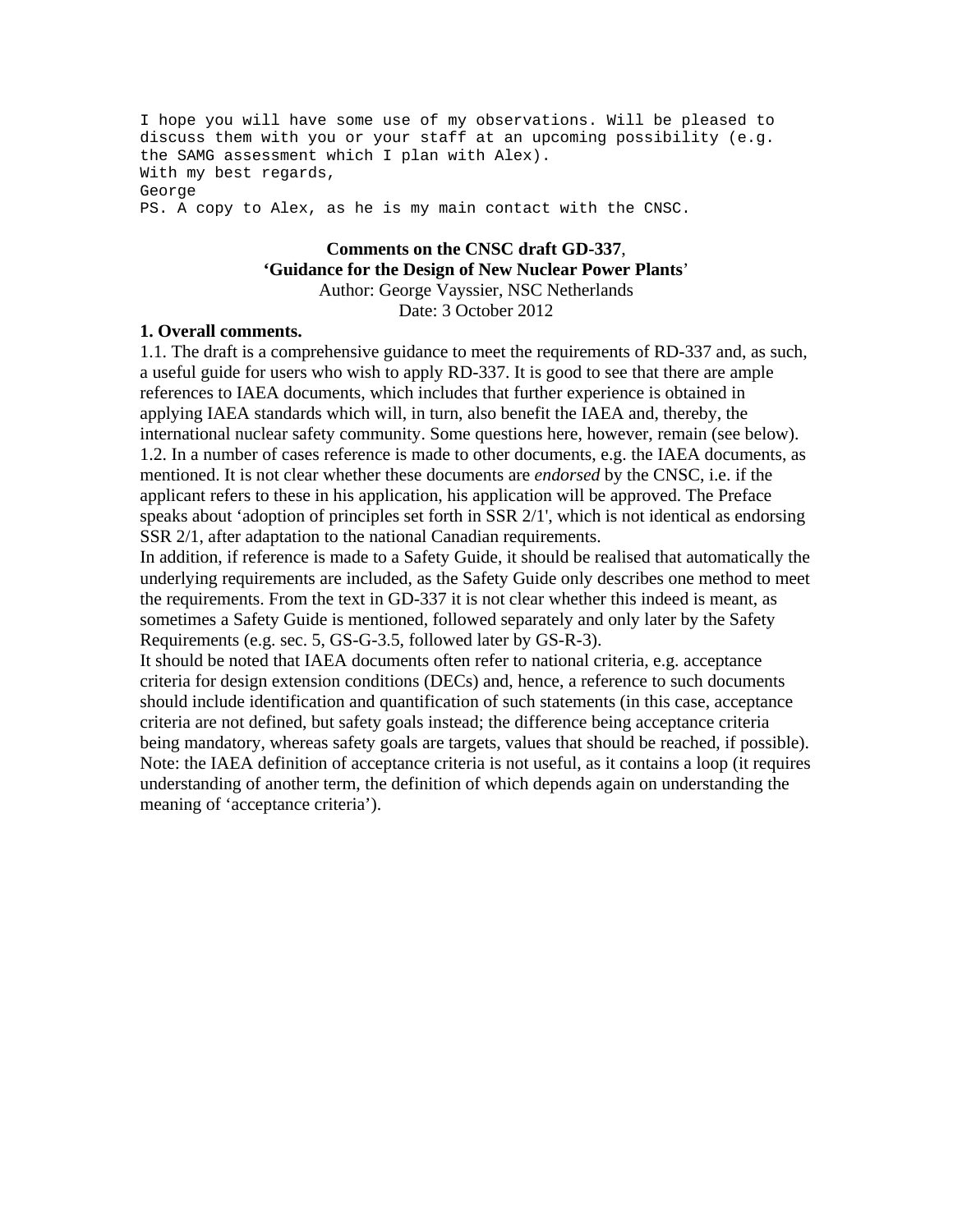1.3. In a number of cases 'additional information' is mentioned, plus a document where this information can be found. The status of such documents is not fully clear. Are they endorsed by the CNSC for application? If not, what use should the applicant make of such documents? A specific case is sec. 5.6, where IAEA GSR Part 4 is mentioned. This is a very detailed and comprehensive document, which describes in detail how the safety assessment of an NPP must be performed (*must*, i.e. it is a requirement, a 'shall' statement). Does CNSC follow indeed this document, either in whole or in part? If so, then many other paragraphs of GD-337 become redundant, as the GSR Part 4 treats these subjects. As said, GSR Part 4 is no guidance document, it is a requirements document, so it is of other nature and at a higher level.

1.4. Similarly, where reference is made to e.g. US-standards, it should be noted that these have originated in and refer to the US regulatory environment (e.g. IEEE, ASME standards). It has not been specified to what extent these foreign regulations have been endorsed by the CNSC.

1.5. A Safety Guide is a document, providing guidance how Requirements are met, not more, not less. In principle, therefore, each paragraph should contain a 'should' statement. 'Information only' paragraphs have, in principle, no place in such a guide. You can see this in practice in the IAEA Safety Guides, which almost exclusively use the word 'should' in each paragraph. The IAEA has also information documents, but these are of different character (Tecdocs, Safety Series Reports, etc.). Alternatively, 'information only' parts could be placed in footnotes, annexes, etc. Mixing them with the main guidance text may cause misunderstanding of their use.

1.6. It seems that post-Fukushima lessons are not yet processed in GD-337. For example, there is no reference to the Canadian Fukushima Task Force Report, INFO-0824, which gives a number of fairly strong recommendations. There are other reports about the lessons learned, such as the USNRC SECY 12-0095, and the ASME Presidential Report 'Forging a New Safety Construct', June 2012 (sec. 6.7), as well as the French 'hard safety core' approach. For example, a severe accident does not only cause radiological consequences for people and the environment, but may also cause societal disruption, i.e. a widely-spread disruption of normal life in a society. Examples are thousands of people who must evacuate their livings in the mid of the night, with the perspective of never being able to return to their homes. And/or contamination of an industrial area, causing a widely-spread loss of economic activity and loss of jobs. If a harbour is struck, also the hinterland can be severely struck, as transport of food and goods via that harbour may come to a complete standstill. Societal disruption is also addressed in the ASME-report mentioned.

The Gd-337 does not treat such consequences. The underlying problem is that the RD-337 does not contain these either.

1.7. Finally, the GD-337 stays with the traditional approach of designing against design basis accidents (DBAs) and 'having something available' for accidents beyond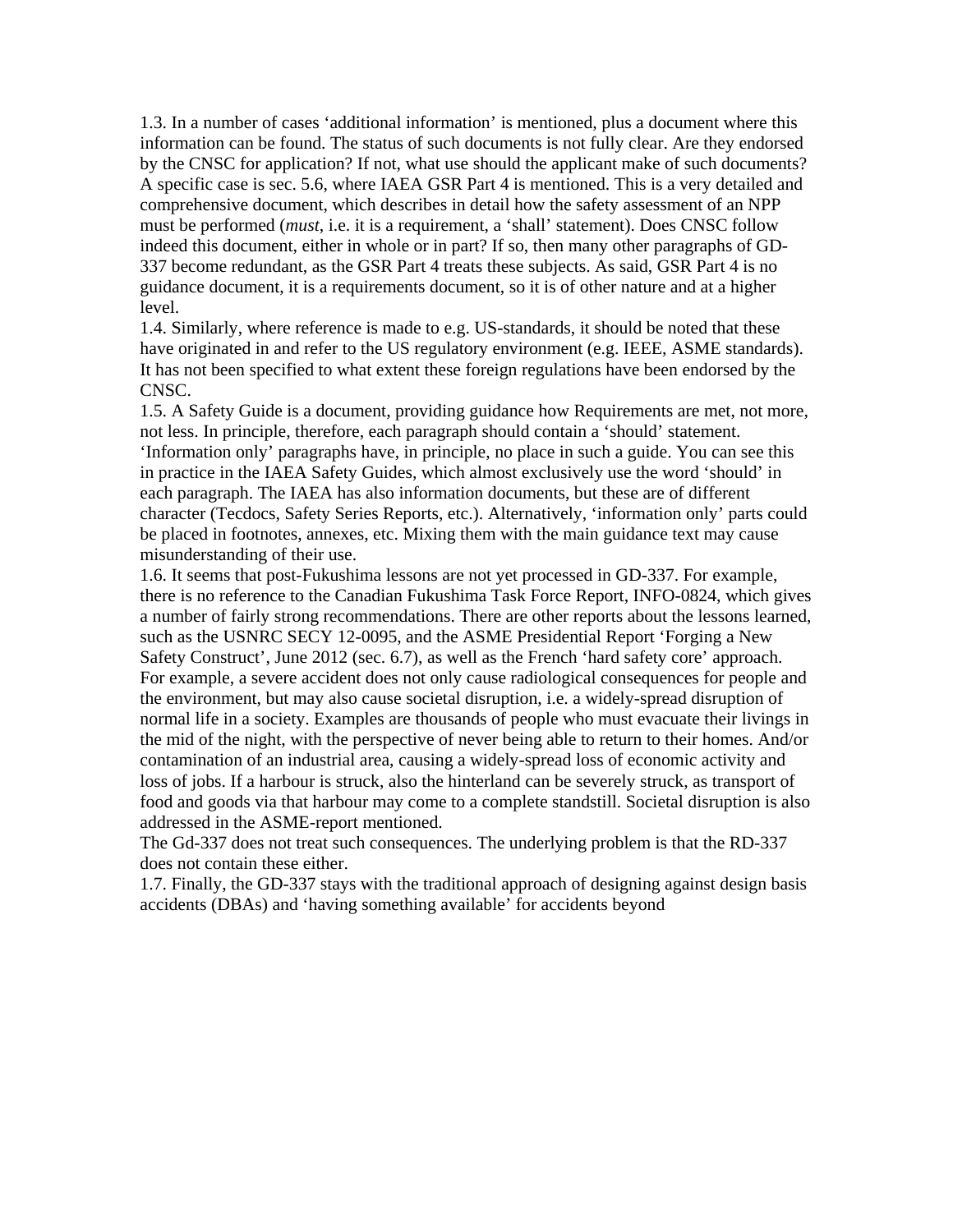(BDBAs/DECs) In this area, no hard criteria are defined, but safety goals. Although this exceeds the role of GD-337, it may be time to upgrade the DBA by including some DECs (e.g. ATWS, SBO, Loss of Ultimate Heat Sink - LUHS) into the DBA and placing firm requirements on DECs involving core melts. These could include defined measures against steam generator tube creep rupture, against fuel bundle meltthrough, against (calandria) vessel meltthrough, against possible fuel-concrete interaction, against the threat of hydrogen combustion for the containment integrity, and against overpressure of the containment by non-condensable gases. In short, by defining safety functions typically needed to mitigate severe accidents, and requiring measures to fulfill them.

For GD-337, this - at present - necessarily must take the form of recommendations, as the underlying RD-337 does not require such functions to be fulfilled inside predefined acceptance criteria.

An example of such requirements is in USNRC SECY 93-087, added upon by various SECY-docs (e.g. latest now is SECY 12-0095, with reference to earlier ones) following the Fukushima accident. Also the NRC study revealed the at present 'scattered regulatory approach' of some BDBA, as ATWS, SBO, etc.

For widening the DBA and including BDBA/DEC into the 'safety construct', a good reference is also the ASME-report already mentioned about 'forging a new safety construct'. The document proposes an all-risk treatment of both DBA and BDBA/DEC, which is also proposed by an NRC-task force, led by Commissioner Apostolakis: A Proposed Risk Management Regulatory Framework, April 2012.

## **2. Specific comments.**

2.1. Sec. 4.2.4 (accident management) should also refer to the CNSC guide GD-306, 'Severe Accident Management Programs for Nuclear Reactors, and the IAEA NS-G-2.15, 'Safety Guide on Severe Accident Management'. The assessment of the accident management program by the CNSC could follow the IAEA Services Series Report SVS-9, 'Guidelines for the Review of Accident Management Programs in NPPs'. For information (if that part is retained in the Guide), a useful document is IAEA Safety Report Series SRS 32,

'Implementation of Accident Management Programs in NPPs'.

Accident management starts, of course, with Emergency Operating Procedures. A useful document is the Safety Reports Series SRS 48, 'Development and Review of Plant Specific Emergency Operating Procedures' (this is not a Safety Guide).

Note that the field of EOPs-SAMG is strongly in motion after Fukushima: in the US, the FLEX approach is advocated, augmented with Extensive Damage Mitigation Guidelines (EDMGs), which re-establish command and control after an event where a large part of the plant area is destroyed (possibly through violent actions by third parties). A similar approach is followed in France, through the 'hard core approach'.

The whole series of accident procedures then becomes then: AOP (Abnormal Operating Procedures), EOPs, FLEX , EDMG, SAMG.

Note: a certain consideration of portable equipment (FLEX) is given in the last paragraph of sec. 7.3.4.1.

Robustness against severe accidents for new plants is described in SECY 93-087. The CNSC approach should be compared whether it is equivalent.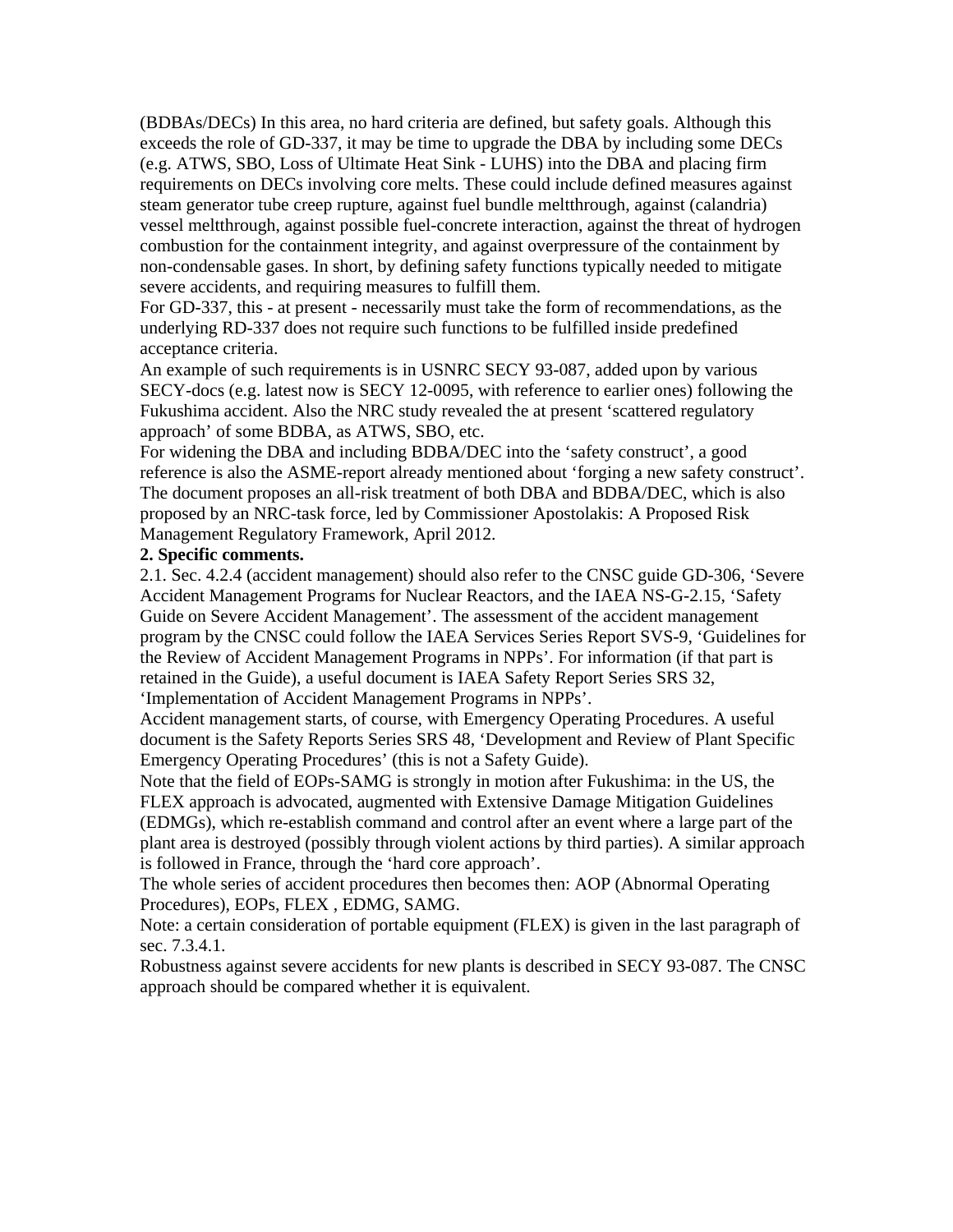It should also be compared with the findings of the NRC post-Fukushima NTTF recommendations.

2.2. Sec. 5 (management systems) refers to IAEA GS-R-3. A widely used standard is ASME NQA-1; there exist also an IAEA comparison document on GS-R-3 and NQA-1-2008 and NQA-1a-2009 addenda, which describes inter alia what elements are in NQA-1 which are missing in R-3, and vice versa (Safety Reports Series SRS 70). Note: I did not see a comparison document between CSA N286-05 and ASME NQA-1, it may exist. 2.3. Sec. 6.6.1 (multi-unit site) should possibly take into account lessons from Fukushima, inter alia a common cause failure, damaging more than one unit simultaneously. 2.4. Sec. 7.1 (safety system classification) seems to 'borrow' items from the draft IAEA Safety Guide DS 367, such as the concept of 'preventive and mitigative' safety functions. The concept of 'preventive' safety functions, unique in the IAEA draft guide, was not welcomed by industry - it does not reflect industry practices. At present, the safety guide is still in draft form.

In addition, an overall classification of both pressure retaining components and components fulfilling safety functions (e.g., ECCS) has been abandoned by e.g. US and French industry, after such a system had been set up in earlier versions of safety classification. ANS 58.14 (1993) describes this process in an Appendix. Now there are various classification schemes: for safety, for pressure integrity, for electrical, for seismic, for environmental loads and for QA. A possible inter-linkage between them is presented in ANS 58.14 (1993), Table 7.1. Although it is not the function of this document to comment the requirements of RD-337, it should be noted that they allow declassification if the probability that the safety function will be called upon is low. Most safety classification schemes assign the safety class only to the safety function of a component, irrespective of the probability that the safety function is called upon. For example, ECCS is a safety function, irrespective of the quality of the primary pressure boundary, whose failure will cause the ECCS to operate. Improving the quality of the primary pressure boundary has no effect on the quality of the design of the ECCS. Where RD-337 allows this, the guide GD-337 should make clear that such declassification is not acceptable.

There should also be no more safety classes than there are industry codes that define the design requirements for particular components. Otherwise, the classification loses much of its meaning.

A very mature safety classification system is that of the EPR, which defines also classification for systems that mitigate DECs. For DECs w/o core melt this is Risk Reduction Catagory A (RRC-A) and for DECs including core melt this is RRC-B.

GD-337 mentions for such systems only that they should have a 'high' safety classification, w/o specifying what that should be.

Note: in the draft DS 367, systems mitigating DECs are classified one class lower than the systems mitigating DBAs. Is this what the CNSC would agree on?

The GD-337 should clearly define what is:

- a preventive safety function,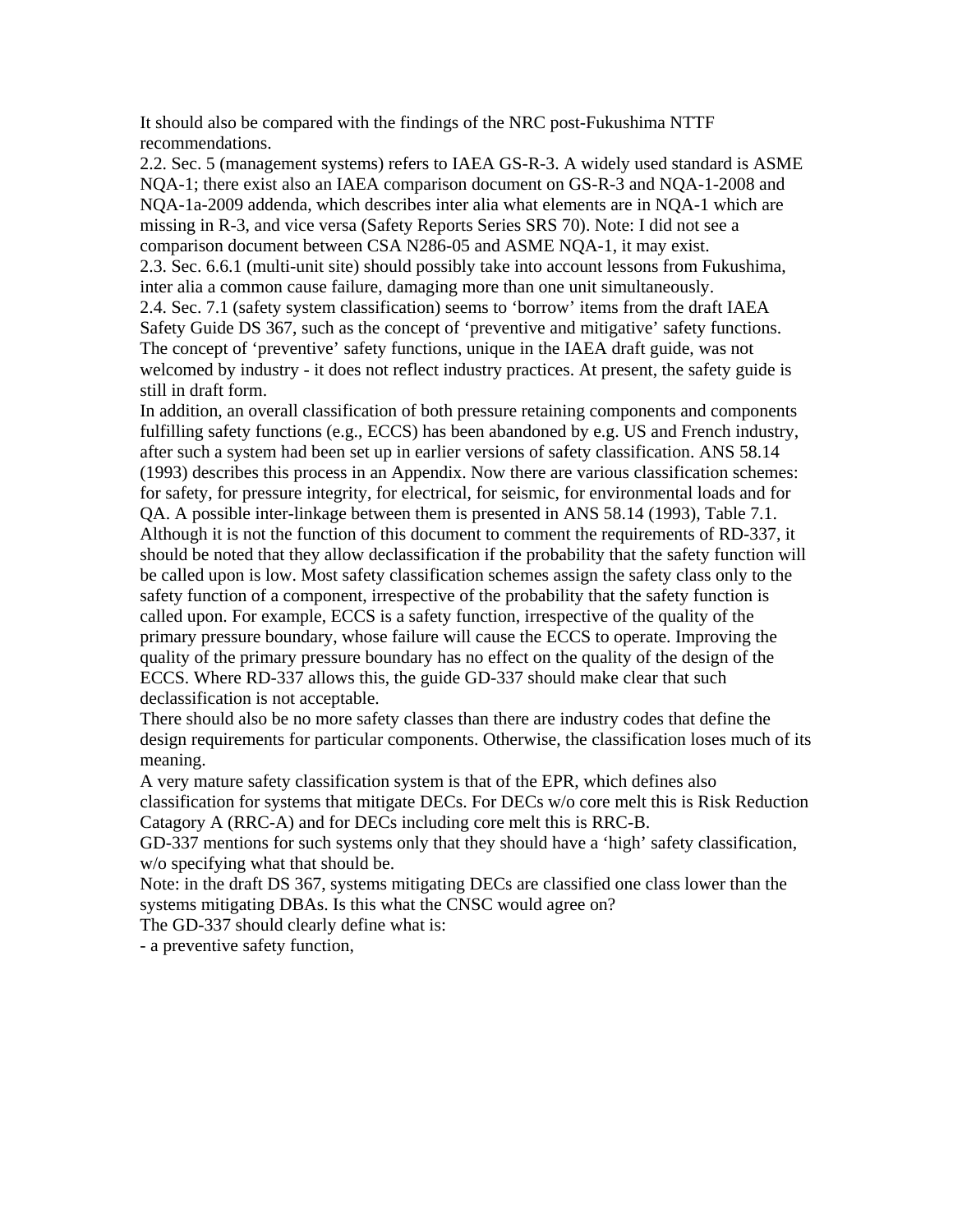- a mitigative (mitigatory) safety function,

- the iterative process of safety classification,

as these are not obvious in the context of the document or defined in the glossary.

Note: 'preventive / mitigative functions' do not appear in IAEA SSR2/1, neither in the IAEA safety glossary. 'Safety group' is defined both in the IAEA glossary and the GD-337 glossary up to and including DBAs, not for DECs.

2.5. Sec. 7.6.2 (single failure, SF) hooks the SF, as in IAEA documents, on the performance of a safety group. Where the safety group is the assembly of equipment to mitigate a given PIE. If we take as an example SBLOCA, we need shutdown, ECCS, containment isolation, containment cooling and containment atmosphere cleanup. This total equipment then constitutes the safety group. The SF principle as defined for the group then requires only one failure to be considered in the whole group. In practice, however, containment isolation is redundant, i.e. SF-proof, as is the ECCS and the shutdown. Hence, the usual design is stronger than the regulation requires. Possibly, the SF should not be hooked on the safety group, but on each individual safety function. This is also the approach taken in ANS 58.14 (either 1993 or 2011 version).

Sometimes people understand the safety group concept in another way, as a safety system comprises more equipment than the safety function requires. For example, an ECCS has jockey pumps, which are not classified for safety, as they are not required during the PIE. Hence, another interpretation of safety group is to consider only those parts of the system which have a safety function during the PIE for which they are designed. In that case, the SF definition for safety groups is valid and does not underrate present designs.

Note 1: present good practice in many designs is to have three of four redundancies for relevant safety equipment (e.g.,  $4 \times 100\%$  ECCS,  $3 \times 100\%$  diesels, etc.). To cover this issue, one could recommend that the SF is also fulfilled during periods of testing and inspection. Note 2: this is formally now only required in Germany in what is called SF+. (single failure plus).

2.6. Sec. 7.7 (codes for pressure retaining components) refers to CSA N285-0-08 and ASME BPVC. To require (formally 'recommend') these codes as a minimum is, I believe, an extremely important statement. Nevertheless, these codes do not themselves classify SSC, that is part of the safety classification. For example, see ANS 58.14, where ASME III classes are assigned to various safety classes. I believe, therefore, that sec. 7.7. should refer back to the safety classification.

Leak-before-break (LBB): there is no clear recommendation to apply the concept of LBB. This is, I believe, below the present design of new reactors, which have at least LBB. In addition, some applications go beyond that and require a no-break philosophy (such as in the UK, France and Germany). In France, this has been included in the newest RCC-M (the 'French ASME-code') and in Germany in KTA 3206 (at present draft), 'Analysis Regarding Rupture Preclusion for Pressure Retaining Components'.

I see no reason to deviate for new reactors from this new international standard. 2.7.. Sec. 7.8 (equipment qualification). Also here a reference to safety classification would be useful. Sec. 7.8.4. does not include a recommendation that the equipment should be qualified for DECs. NS-G-2.15 recommends even dedicated equipment to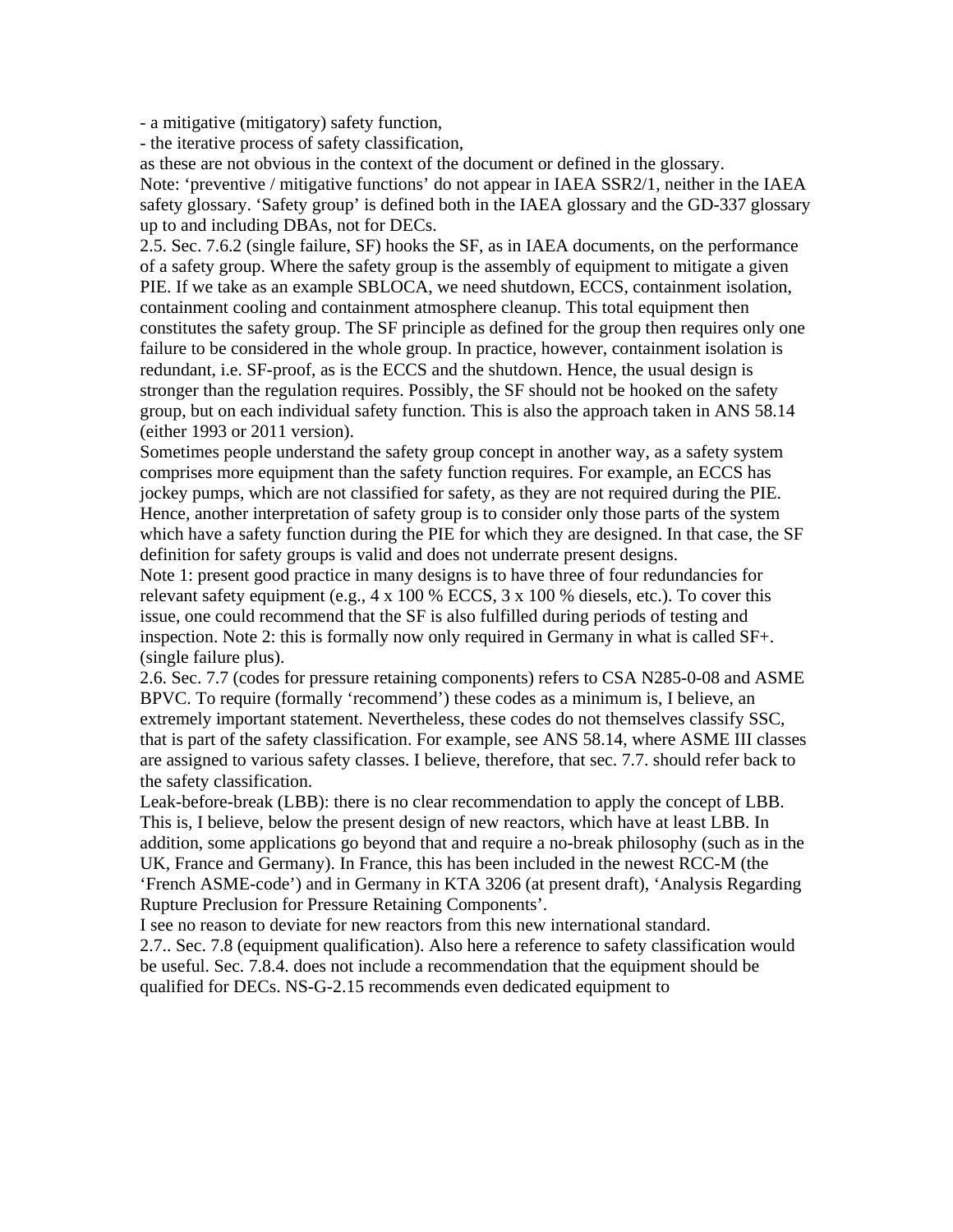mitigate DECs. The increased weight of mitigating severe accidents after Fukushima apparently has not been considered while writing this paragraph

2.8. Sec. 7.9 should include a reference to safety system classification. See ANS 58.14 (1993), Table 7.1.

2.9. Sec. 7.13.1 (seismic design and classification): it is not clear whether a DBA and an SSE (safe shutdown earthquake) need to be combined, as is done in many countries. Hence, SSE is not a DBA, but a complication of the DBA (such as LBLOCA). The reason is that an SSE can occur during the whole plant life, not excluding moments where the DBA is postulated to occur. Other countries take a probabilistic approach and believe than SSE and DBA do not occur simultaneously. I never heard of a country assuming the occurrence of a DBA being greater during an SSE and, therefore, possibly combining these on probabilistic grounds. 2.10. Sec. 8.1.0.1 (nuclear design) seems to accept a positive feedback during accidents. Although this was acceptable in Canada during the past, due to the inherent positive reactivity feedback during LOCAs, there exists ample technology to avoid such positive feedback. It is recommended to make this a clear recommendation in GD-337: avoid positive reactivity feedback during accidents (e.g. during LOCA) or compensate it through inherent reactor characteristics (e.g. during steam line break). No engineered safety features should be needed for new reactors to mitigate positive reactivity feedback. Note 1: this may need enriched fuel, but there is no defendable case to increase risk by abstaining from enriched uranium. Note 2: reactivity coefficients may be different during start-up. This should also be considered in analysing reactivity coefficients (sometimes the moderator temperature coefficient is positive).

2.11 Sec. 8.2. (Pressuriser design). The volume of the pressuriser and the pressuriser pressure control system should be such that secondary transients do not (or seldom) lead to opening of the primary pressure relief valves.

2.12. Sec. 8.3.2 (steam and feedwater piping). Modern designs often use LBB for steam lines. In addition, the steam lines outside the containment up to the first anchor are often designed for break exclusion, to prevent SG blowdown outside containment and to protect the containment against pipe whip (see e.g. USNRC Branch Technical Position 3-4). 2.13. Sec. 8.6.2 (containment strength). There should be a clear recommendation that the containment under DEC-loads will remain intact during a pre-specified time (e.g. 24 hours - USNRC approach) and thereafter still provide an effective barrier against the escape of fission products into the environment. Note: there is not a corresponding clear requirement on the containment in RD-337 either. Although this document does not comment RD-337, such a requirement should be placed on new reactor designs. The requirement that the containment function under a severe accident must provide sufficient time to implement emergency measures (RD-337, sec. 8.6.12) is far too weak! The prevention of core-concrete interaction is only covered by a recommendation ('should'),